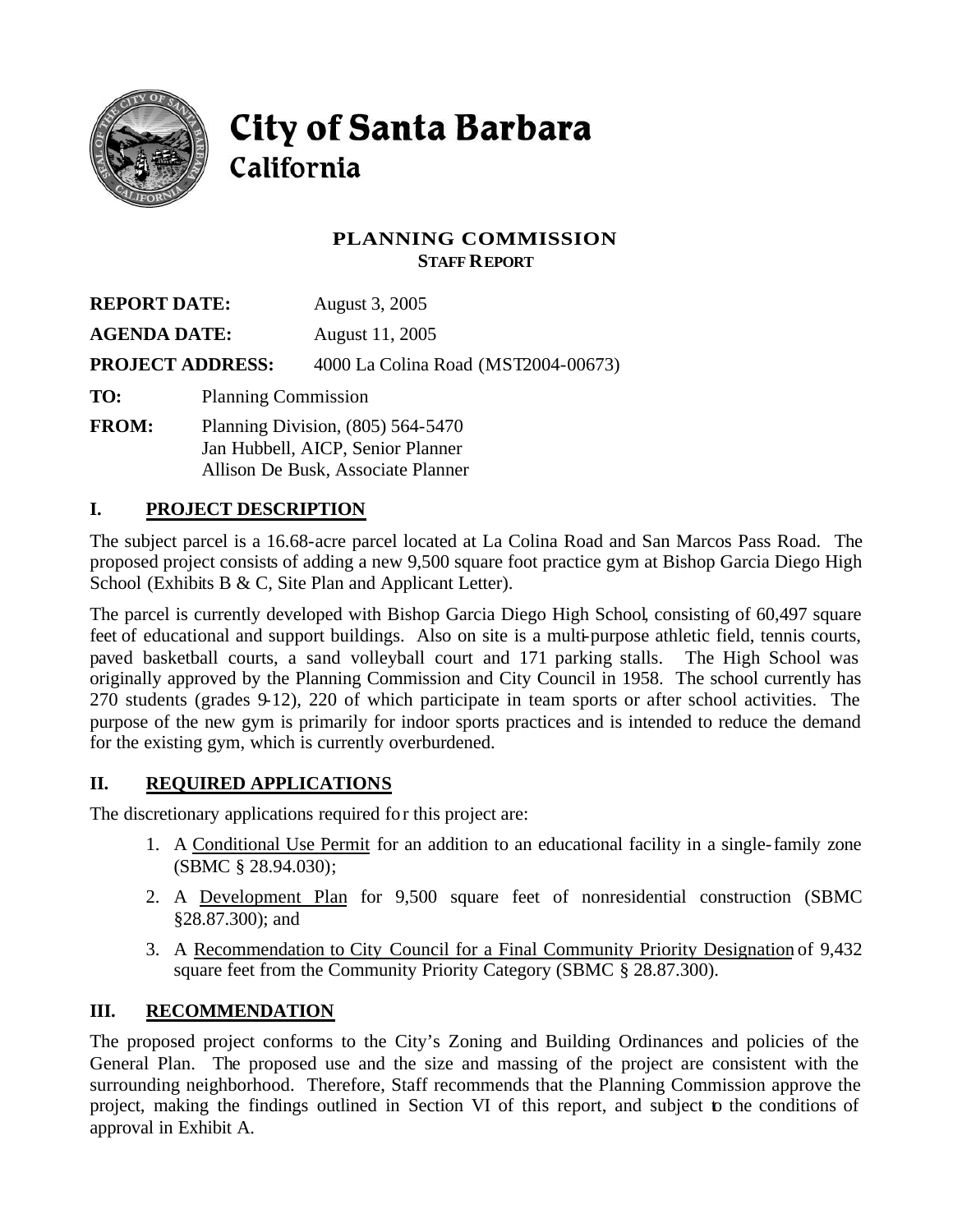

# **DATE APPLICATION ACCEPTED:** July 1, 2005<br> **DATE ACTION REQUIRED:** September 29, 2005 **DATE ACTION REQUIRED:**

# **IV. SITE INFORMATION AND PROJECT STATISTICS**

# **SITE INFORMATION**

| Applicant: Edwin Lenvik                                                          | Property Owner: Archdiocese of Los Angeles                                                         |  |
|----------------------------------------------------------------------------------|----------------------------------------------------------------------------------------------------|--|
| Parcel Number: 057-020-015                                                       | Lot Area: 16.68-acres                                                                              |  |
| General Plan: Major Public and<br>Institutional                                  | Zoning: E-3 / S-D-2 (One-Family Residential and<br>Upper State Street Area Special District Zones) |  |
| Existing Use: Private High School                                                | Topography: relatively flat                                                                        |  |
| <b>Adjacent Land Uses:</b><br>North - Residential<br>South – Commercial / Clinic | East - Residential<br>West – Highway $154$                                                         |  |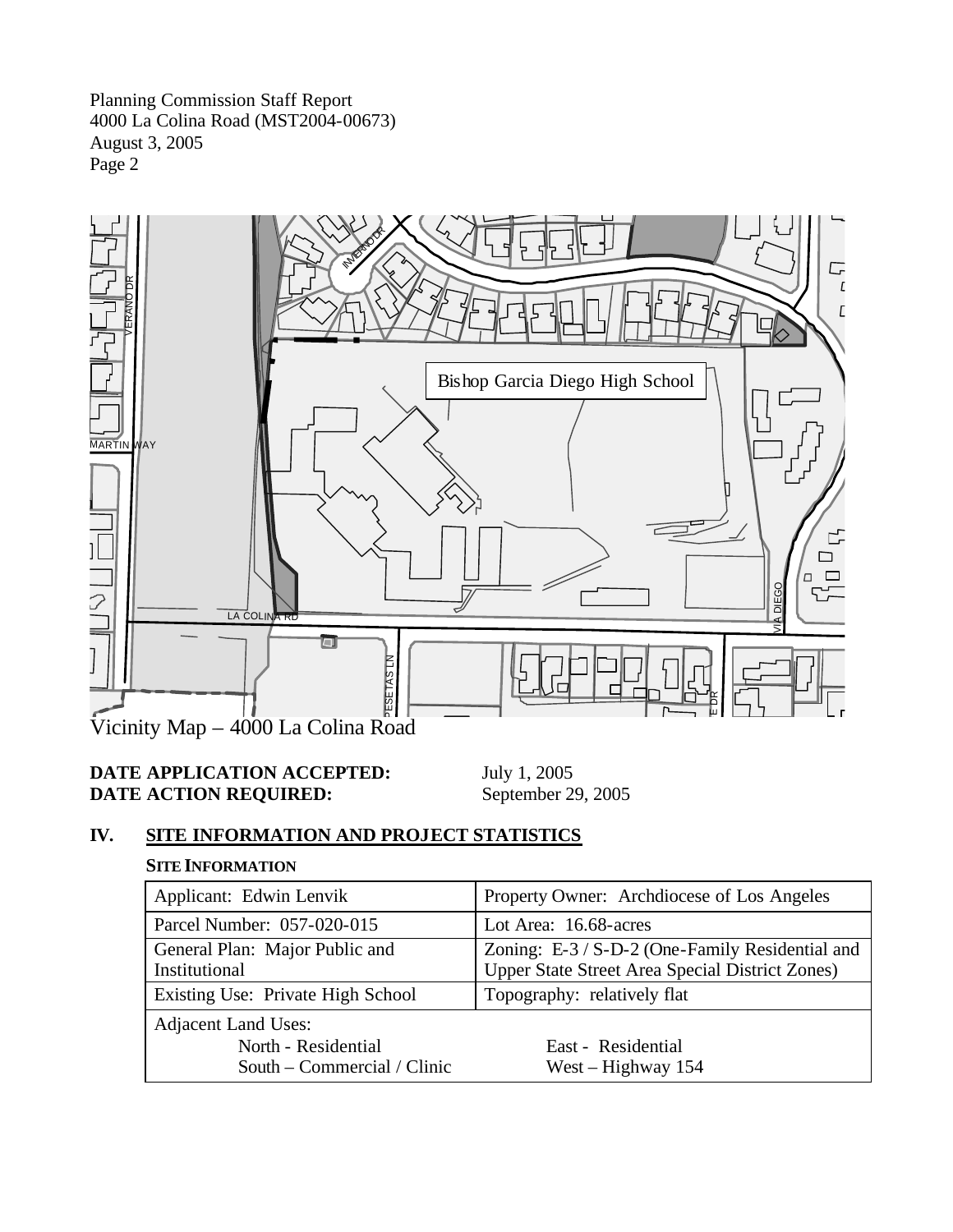#### **PROJECT STATISTICS**

|                                 | <b>Existing</b>      | <b>Proposed</b>    |
|---------------------------------|----------------------|--------------------|
| <b>Classrooms</b>               | $26,250$ square feet |                    |
| <b>Administration Buildings</b> | $11,200$ square feet |                    |
| Office                          | 6,385 square feet    |                    |
| Chapel                          | 800 square feet      |                    |
| Gymnasium                       | 15,862 square feet   | 9,500 square feet  |
| <b>TOTAL</b>                    | 60.497 square feet   | 69,997 square feet |

### **V. ISSUES**

#### **A. ZONING ORDINANCE CONSISTENCY**

| <b>Standard</b>                               | <b>Requirement/Allowance</b>                                                                                                                         | <b>Existing</b>                               | <b>Proposed</b>                               |
|-----------------------------------------------|------------------------------------------------------------------------------------------------------------------------------------------------------|-----------------------------------------------|-----------------------------------------------|
| <b>Setbacks</b><br>-Front                     | 40 feet                                                                                                                                              | 8 ft. (to parking)                            | 8 ft (to parking)<br>(194 ft to new building) |
| -Interior                                     | 12 feet                                                                                                                                              | 160 ft.                                       | 45 ft.                                        |
| <b>Building Height</b>                        | 30 feet                                                                                                                                              | 27 feet                                       | $29' - 6'$                                    |
| Parking                                       | 138 spaces (per 1958)<br>approval)<br>161 spaces (per 1992)<br>plans)<br>1 space per faculty and<br>staff plus 1 space per 10<br>students per Zoning | 171                                           | 170                                           |
| Lot Area Required                             | 7,500 sq. ft.                                                                                                                                        | 714,671 net sq. ft.                           | 714,671 net sq. ft.                           |
| Open Yard                                     | $1,250$ sq. ft.                                                                                                                                      | More than $1,250$ sq. ft.                     | More than $1,250$ sq. ft.                     |
| <b>Distance Between</b><br><b>Buildings</b>   | 20 feet                                                                                                                                              | 25 feet                                       | 20 feet                                       |
| Lot Coverage<br>-Building<br>-Paving/Driveway | 25%<br>No requirements                                                                                                                               | 54,565 sq. ft.<br>8%<br>83,000 sq. ft.<br>11% | 64,065 sq. ft.<br>9%<br>83,000 sq. ft.<br>11% |
| Hardscape                                     | No requirements                                                                                                                                      | 98,250 sq. ft.<br>14%                         | 90,150 sq. ft.<br>13%                         |
| -Landscaping                                  | No requirements                                                                                                                                      | 478,956 sq. ft.<br>67%                        | 477, 456 sq. ft.<br>67%                       |

The proposed project would satisfy the requirements of the E-3/S-D-2 Zone for nonresidential development.

#### **Measure E**

In 1992, a 2,547 square foot weight room addition was approved on the property, using square footage from the Minor and Small Addition categories. In 1995, a 385 square foot solarium was added using square footage from the Small Addition category. Currently, 68 square feet remain in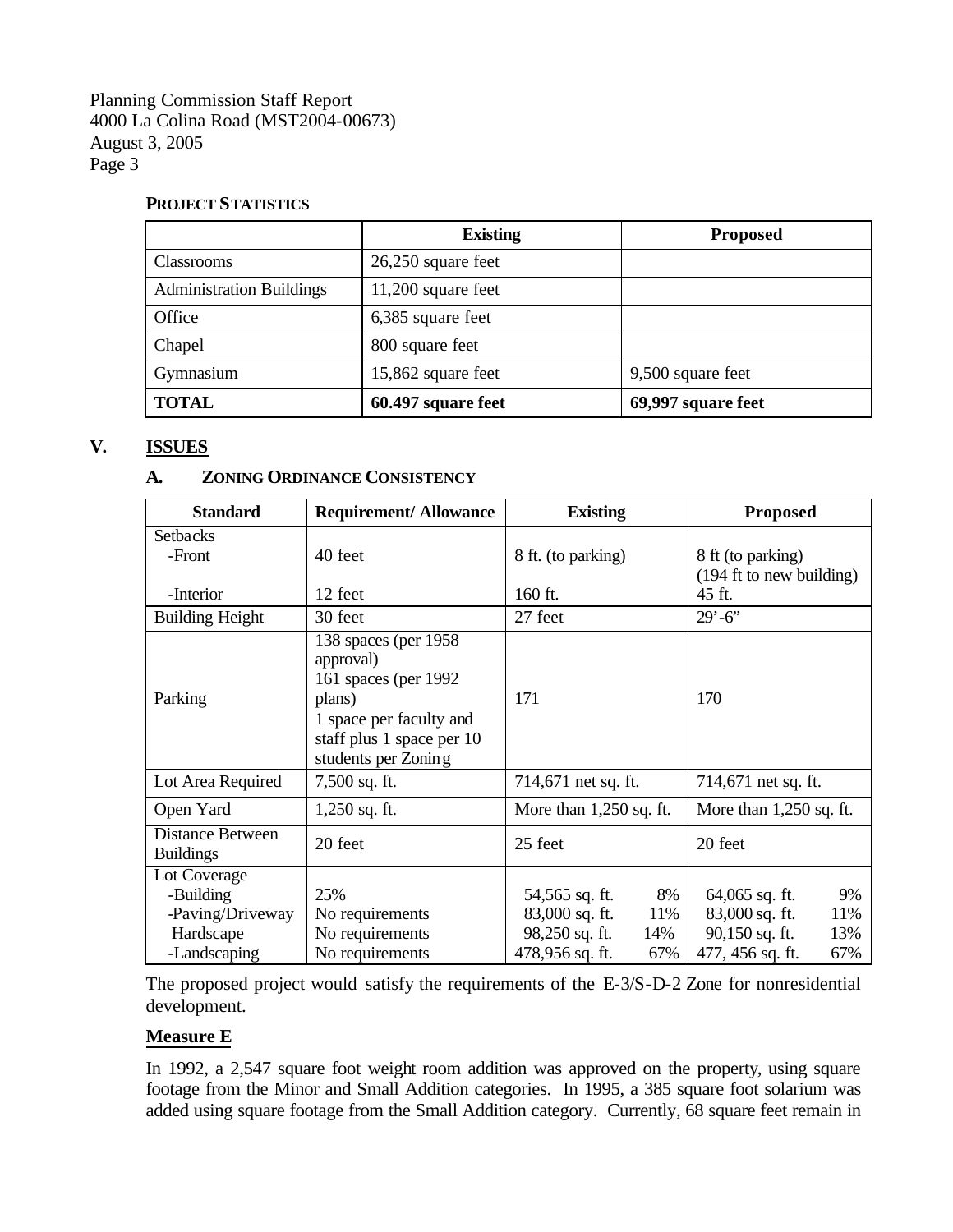> the Small Addition category and would be applied towards this project. Therefore, the applicant is requesting an allocation of 9,432 square feet from the Community Priority Category toward the proposed 9,500 square-foot practice gym.

> The Community Priority designation was envisioned for use by those projects that clearly provide a public benefit. An allocation of 300,000 square feet has been established in Charter Section 1508 for development under the Community Priority Category. Given the limited amount of floor area available for these projects, development proposed to be designated as a Community Priority should be reviewed carefully to determine whether it meets the criteria established above. As of July 1, 2005, a total of 251,640 square feet have been allocated (both preliminary and final designations) out of the Community Priority Category, with 48,360 square feet still available. On January 25, 2005, the City Council granted the project a preliminary designation of 9,432 square feet from the Community Priority Category. A final community priority designation will be required from the City Council. As outlined in the Findings, staff believes that the designation can be supported.

# **B. CONDITIONAL USE PERMIT**

A Conditional Use Permit (CUP) is required for an educational facility in any zone. In order to approve a CUP, the Planning Commission must find that the project is in harmony with the General Plan, and will not be detrimental to the surrounding neighborhood. The School received final approval of its original CUP in 1958. The school initially had 468 students and reached a maximum of 645 students in the 1960's. Currently there are approximately 270 students enrolled.

The proposed building is intended to be used by students as a practice gym. The existing gym is currently overburdened due to the high number of students that participate in school sports (approximately 81% of students). The gym would allow for students to have practice after school at more reasonable hours and is intended to reduce or eliminate the number of practices that occur before school and after 7:30 p.m. Currently, practices start as early as 6:00 a.m. and run until 9:30 p.m. (see Applicant letter, Exhibit C).

# **1. General Plan Consistency**

The subject site has a General Plan designation of Major Public and Institutional, and is located in the Hope neighborhood as identified in the General Plan. The City's General Plan speaks to this area, which is bounded by City limits on the north and west, by Via Lucero on the south and by Arroyo Burro Creek on the east. The neighborhood is primarily developed with single-family homes; however, there are two multiple-dwelling areas. There are four schools in this neighborhood: La Colina Junior High, Hope and Monte Vista Elementary Schools, and Bishop Garcia Diego High School. Commercial and service uses are located just south of the subject parcel, within the North State neighborhood.

Use of the property as a high school is consistent with the site's Public and Institutional land use designation. The addition of a practice gym would augment existing educational and recreational programs at the school and would therefore be consistent with the General Plan land use designation.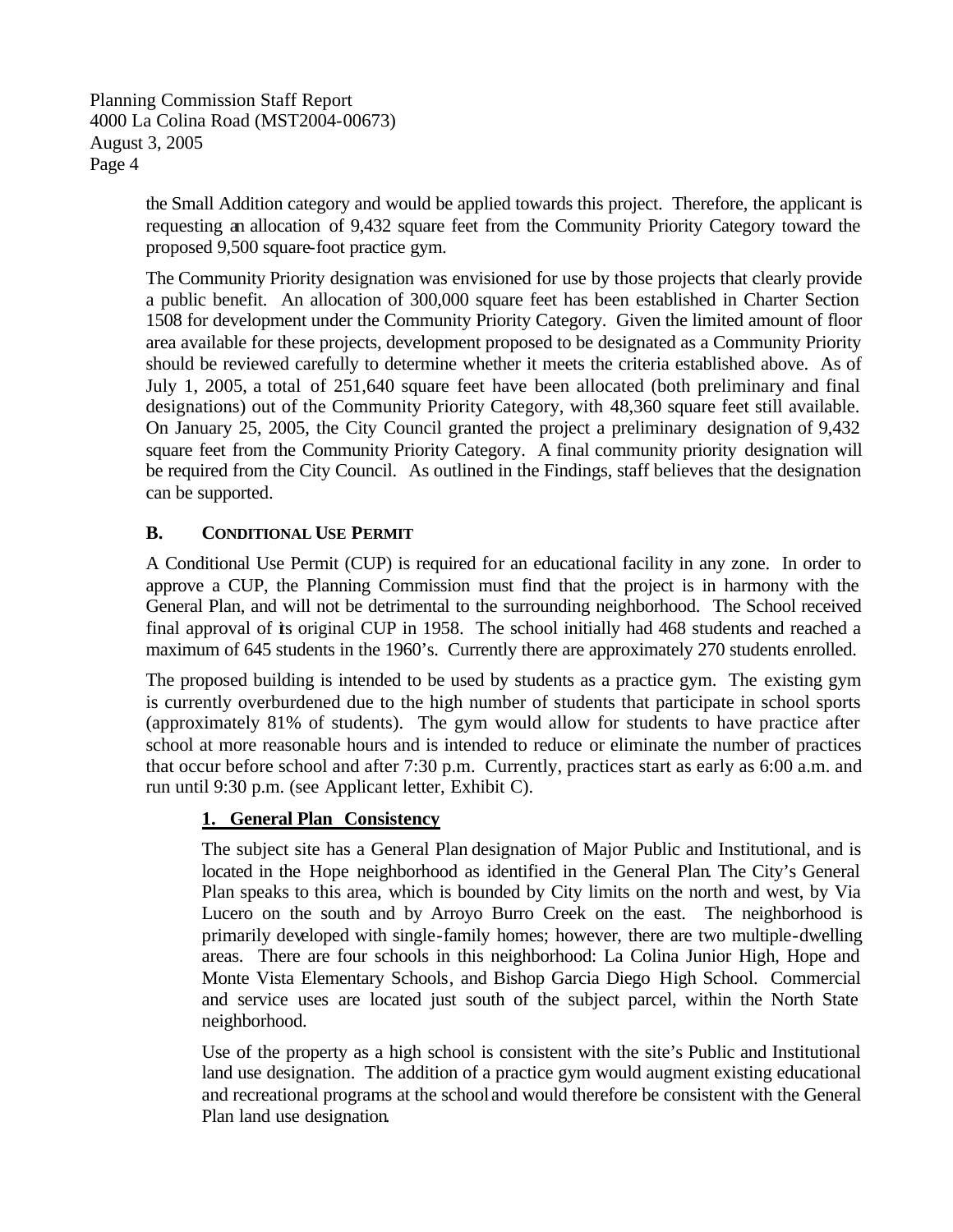# **2. Neighborhood Compatibility**

The existing neighborhood consists mostly of single-family residences at the perimeter of the school property. The architecture of the building and its location have been reviewed by the ABR and the Board has determined that the building would not be detrimental to the site or surrounding development. Only minimal exterior building lighting is proposed and no amplified sound systems are proposed on the exterior of the building.

The site currently has 171 parking spaces to accommodate the use, and one stall would be eliminated in order to address Fire Department access concerns. Transportation planning staff has reviewed the proposal and determined that the practice gym will not result in an increase in student activity, enrollment or games, and the existing parking is more than adequate for the use. An increase in trips or parking demand as a result of the practice facility is not anticipated given the parameters of use outlined by the School. Given this determination, adequate off-street parking is being provided and no net increase in parking should result on public streets.

# **C. DESIGN REVIEW**

The project has been conceptually reviewed by the Architectural Board of Review (ABR) on two occasions. On November 8, 2004, the Board continued the project so that they could conduct a site visit and the applicant could prepare additional information related to compatibility. On January 18, 2005, the ABR continued the project indefinitely to the Planning Commission. Minutes from these meetings are attached as Exhibit D.

# **D. ENVIRONMENTAL REVIEW**

Staff has determined that the project is exempt from further environmental review pursuant to California Environmental Quality Act Guidelines Section 15314 [Minor Additions To Schools] because the proposed practice gym will be located on an existing school site and will not increase student capacity.

# **VI. FINDINGS**

# **A. CONDITIONAL USE PERMIT (SBMC§28.94.030)**

1. Any such use is deemed essential or desirable to the public convenience or welfare and is in harmony with the various elements or objectives of the Comprehensive General Plan.

*The continued use of the site for use as a High School is an appropriate use of the site and approval of a conditional use permit to add a practice gym to the site would maintain this desirable use. The use would continue to be in harmony with the objectives of the General Plan.*

2. Such uses will not be materially detrimental to the public peace, health, safety, comfort and general welfare and will not materially affect property values in the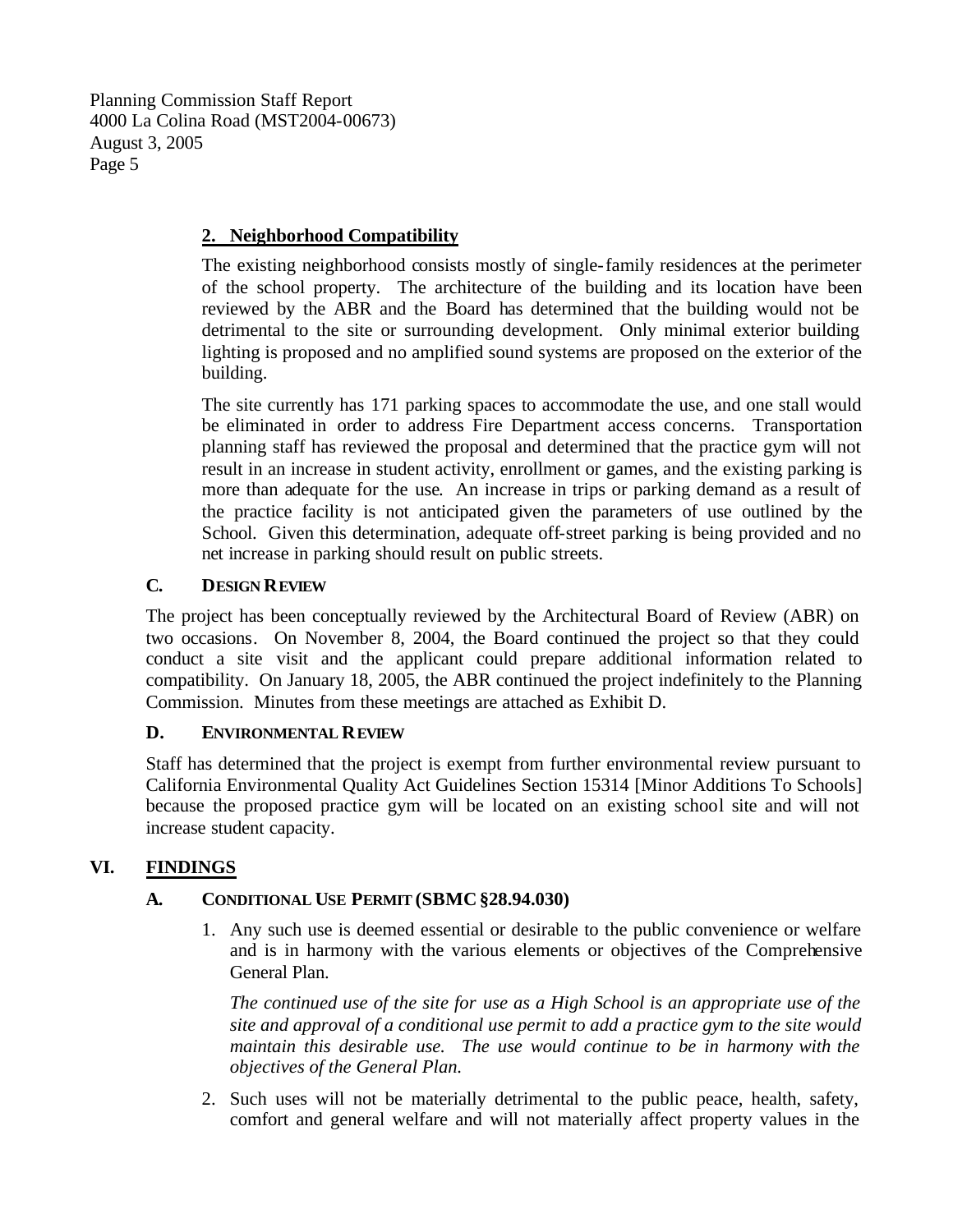particular neighborhood involved.

*As the use currently exists on site and may remain in effect for the life of the property, there would be no significant impact on the public peace, health, safety comfort or general welfare of the neighborhood. The proposed gym would be used by students for extra-curricular activities that currently take place at the school and would not result in any additional impact on the surrounding neighborhoods.*

3. The total area of the site and the setbacks of all facilities from property and street lines are of sufficient magnitude in view of the character of the land and of the proposed development that significant detrimental impact on surrounding properties is avoided.

*Non-residential development in a residential zone requires double the setbacks of a typical residential development. The proposed project complies with all required setbacks. The gym would be in scale with existing development on site and has been reviewed by the Architectural Board of Review for compatibility with surrounding development. No detrimental impact on surrounding properties would occur as the use of the site as an educational facility would not change.*

4. Adequate access and off-street parking including parking for guests is provided in a manner and amount so that the demands of the development for such facilities are adequately met without altering the character of the public streets in the area at any time.

*There is adequate access from the street and adequate off-street parking. The new gym would augment existing school activities and is not intended to increase the number of students at the school or the number of events taking place at the school. Existing parking is more than adequate for the school. In addition, an accessibility study has been prepared for the site to ensure that appropriate accessibility to and within the site is achieved. Some minor public street improvements are included as conditions of approval to ensure adequate pedestrian access to the site in addition to vehicular access. With these improvements, there would be no impact on adjacent public streets.* 

5. The appearance of the developed site in terms of the arrangement, height, scale and architectural style of the buildings, location of parking areas, landscaping and other features is compatible with the character of the area.

*The design of the building has been reviewed by the City's Architectural Board of Review and has been determined to be compatible with the neighborhood.*

#### **B. DEVELOPMENT PLAN (SBMC§28.87.300)**

1. The proposed development complies with all provisions of Title 28.

*The proposed development complies with all zoning regulations, including setbacks, height and parking, for a nonresidential use in a residential zone, as specified in Title 28 of the Santa Barbara Municipal Code.*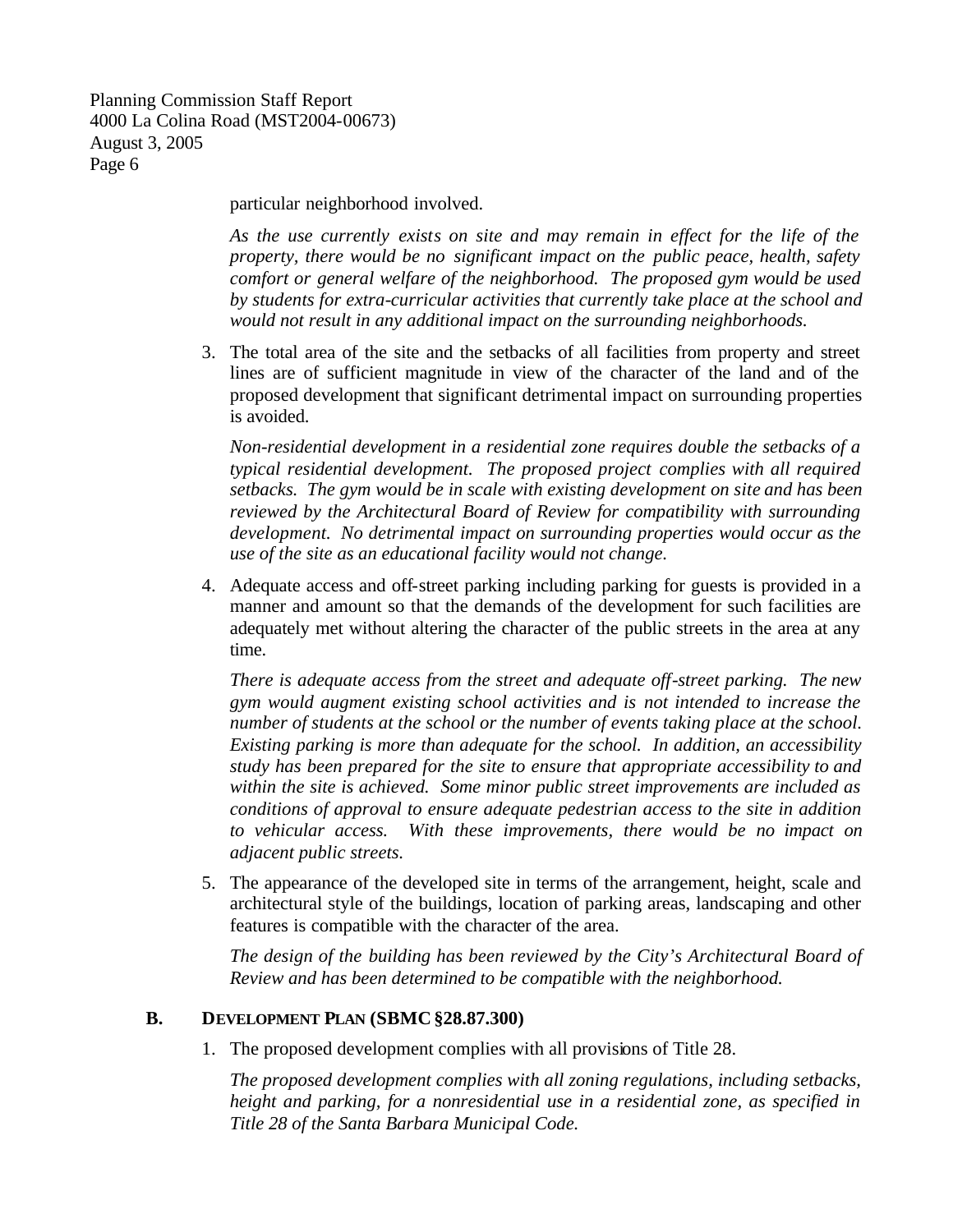> 2. The proposed development is consistent with the principles of sound community planning.

*The project site is developed with a private high school. The proposed gym is consistent with this existing use. There would be no significant impact on the public peace, health, safety comfort or general welfare of the neighborhood. The proposed gym would be used by students for extra-curricular activities that currently take place at the school and would not result in any additional impact on the surrounding neighborhoods.*

3. The proposed development will not have a significant adverse impact upon the neighborhood's aesthetics/character in that the size, bulk or scale of the development will be compatible with the neighborhood.

*The project has been reviewed by the City's Architectural Board of Review to ensure that the height, size and site planning are appropriate for the site and compatible with the surrounding neighborhood. Additional review will be required to ensure that this compatibility is maintained throughout the project.*

4. The proposed development will not have a significant unmitigated adverse impact upon City and South Coast affordable housing stock.

*The project does not eliminate any existing affordable housing, nor does it limit the potential for affordable housing to be constructed in the future. Additionally, the High School does not propose an increase in the number of existing employees, resulting in no demand for additional housing.*

5. The proposed development will not have a significant unmitigated adverse impact on the City's water resources.

*The project will not significantly impact the City's water supply as the use as a gym does not require significant amounts of water.* 

6. The proposed development will not have a significant unmitigated adverse impact on the City's traffic.

*There is adequate access to the site from the street and adequate off-street parking. The new gym would augment existing school activities and is not intended to increase the number of students at the school or the number of events taking place at the school. Therefore, traffic impacts are not anticipated. Some minor public street improvements are included as conditions of approval to ensure adequate pedestrian access to the site in addition to vehicular access. With these improvements, there would be no impact on adjacent public streets or traffic.* 

7. Resources will be available and traffic improvements will be in place at the time of project occupancy.

*The site is currently used as a high school and the new gym will not change this use or increase the number of students attending the school. Existing roads are more than adequate to handle the traffic generated by the existing use, and no additional*